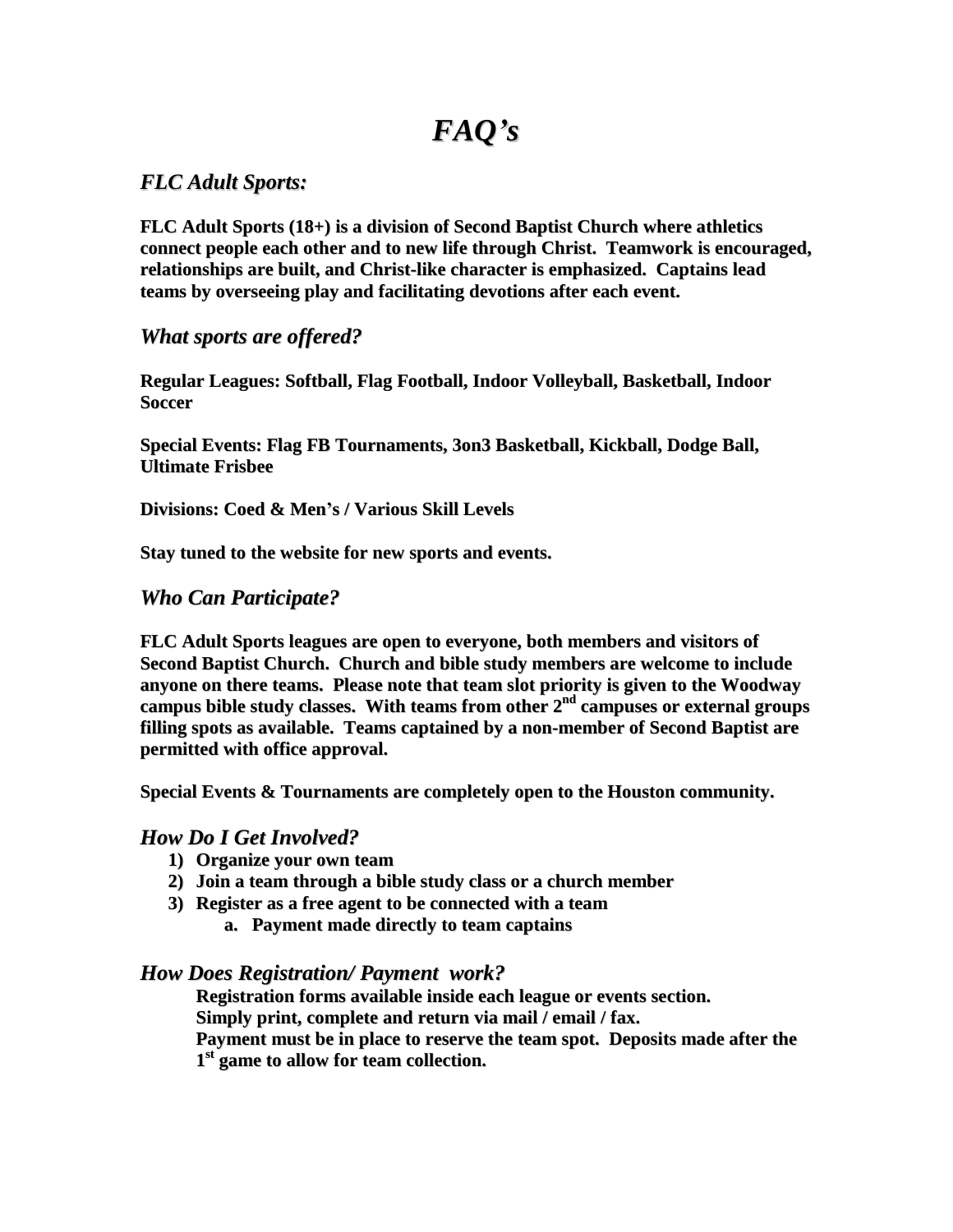**Mail: 2 nd Baptist Church Attn: Geanna Gomez 6400 Woodway Houston, TX 77057**

> **Fax: 713.365.3454 Email: sports@second.org**

*What are the typical costs? Leagues:* **From \$280 - \$450 per team Events: Variable**

*Where can I find out everything that I need to know? (Registration, Schedules, Standings, Updates)* **[www.second.org](http://www.second.org/)**

### *How do I find out weather and game information?*

**Call the Sports Hotline (713.365.2350). We recommend that you call before every game. Also all captains should have the hotline programmed into their phone. As a rule the games are ON, until the hotline says they are OFF.**

*Can someone play in both the co-ed and men's divisions?* **Yes as long as they are on different nights**

*Can someone play in different skill division of the same sport?* **Yes as long as they are on different nights. Also please use discretion in playing at the appropriate level for you.**

# *Can someone play on 2 teams on the same night? No*

#### *Is there any childcare available?*

**The FLC has childcare available for sport participants until 8:00pm located on the 2 nd Floor of the FLC. See the front desk attendant.**

#### *What are the typical game times?*

**Game times run on the hour or 50 minute intervals. Beginning either at 6:30 or 7:00 with the latest possible game is 9:30.**